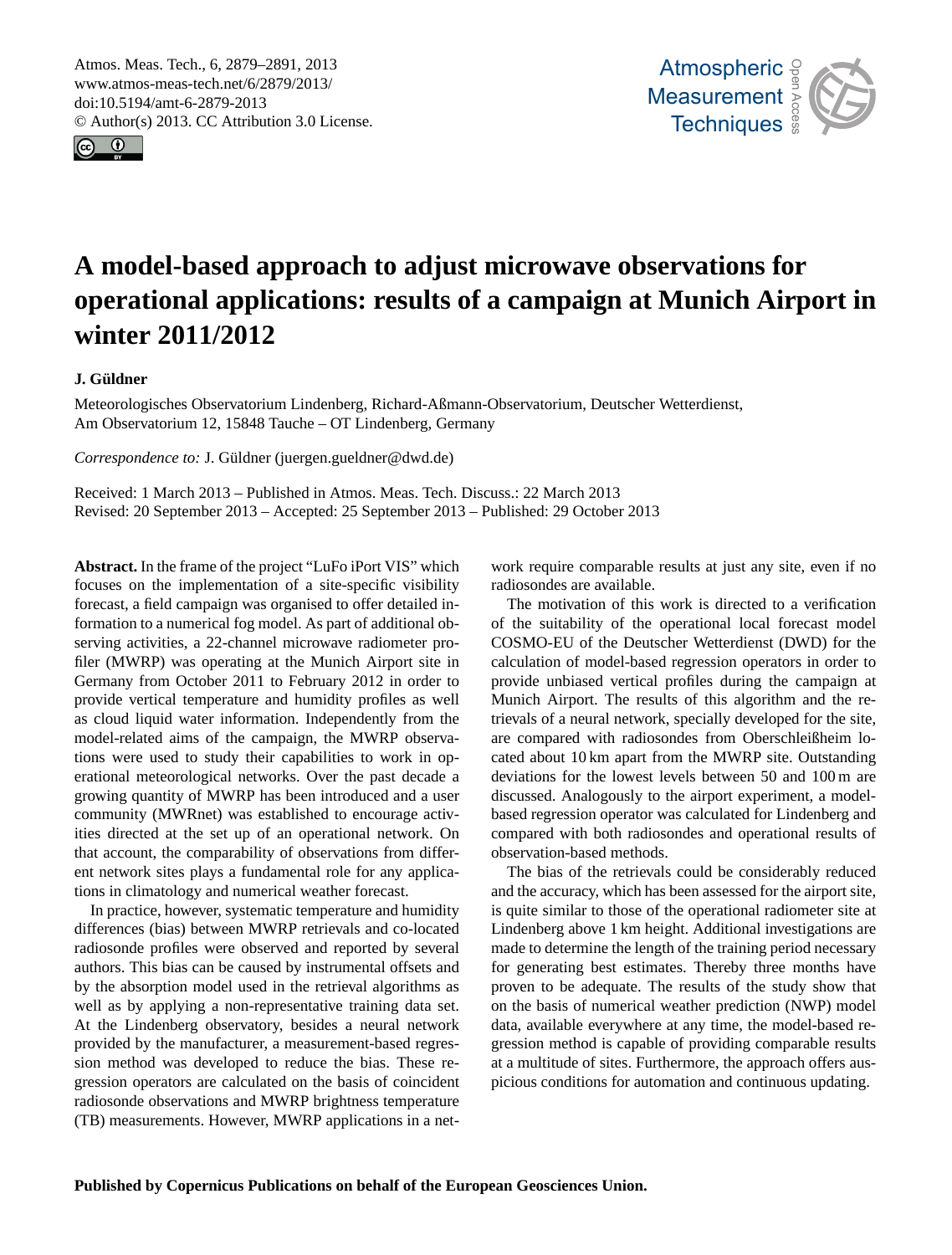## **1 Introduction**

The campaign of the project LuFo iPort (innovative airport) was organised from October 2011 to February 2012 and had its focus on forecast techniques of poor visibility, one among various weather-related phenomena affecting airport management and traffic. DWD in cooperation with the University of Bonn was implementing a site-specific fog forecasting system for Munich International Airport [\(Rohn et al.,](#page-12-0) [2010\)](#page-12-0). Therefore the fog forecasting model PAFOG [\(Bott and Traut](#page-11-0)[mann,](#page-11-0) [2002\)](#page-11-0) was upgraded in order to integrate local observations from instruments installed close to the runways. Among them, a 22-channel microwave radiometer profiler MP-3000A from Radiometrics [\(Ware et al.,](#page-12-1) [2003\)](#page-12-1) was operating at the airport site during the campaign to provide additional observations. Independently from the visibility forecasting studies, the MWRP observations can be used to investigate the capabilities of microwave radiometers for applications in operational networks. The challenge here was to retrieve temperature and humidity profiles within the expected error range, although no a priori information are used in advance. That's important, first of all to provide best possible data for subsequent applications in the frame of the project and secondly to simulate any potential stand-alone radiometer site.

Microwave radiation emitted by the atmosphere contains information on temperature, water vapour, and cloud liquid water. A comprehensive review on ground-based microwave radiometry is given by [Westwater et al.](#page-12-2) [\(2005\)](#page-12-2). The microwave technology has reached a formidable level over the past decade and state-of-the-art radiometers are capable of providing continuous observations in unattended mode during all weather conditions. Thus, the prerequisites exist to start activities towards operational networks. For example, a user community MWRnet [\(http://cetemps.aquila.](http://cetemps.aquila.infn.it/mwrnet) [infn.it/mwrnet\)](http://cetemps.aquila.infn.it/mwrnet) was established to support ambitions of people working with ground-based radiometers. Furthermore, within the European COST action EG-CLIMET (European Ground-Based Observations of Essential Variables for Climate and Operational Meteorology) efforts have been initiated, e.g. to establish "best practice" for making MWRP observations/retrievals and to develop common retrieval algorithms with error analysis. However, good calibrations and accurate knowledge about radiative transfer are fundamental for achieving progress towards network applications. Comparable results at just any site of a network are indispensable for operational use.

## **2 Motivation**

The importance of the observation bias problem has been recognized for many years. In particular, the increased use of satellite data in numerical forecast models have led to the development of methods to remove systematic radiance differences between computed values and observations [\(Eyre,](#page-11-1) [1992;](#page-11-1) [Dee,](#page-11-2) [2005\)](#page-11-2). The assimilation theory assumes the presence of random and zero-mean errors to optimally combine model predictions with observations. While purely random effects can be handled by filtering methods within an assimilation scheme, observation biases can systematically damage the data assimilation scheme [\(Auligné et al.,](#page-11-3) [2007\)](#page-11-3). In contrast to the bias of specific satellite instruments, which have regionally a similar structure, the biases of data from groundbased observations in a network can differ from site to site. However, here as well, unbiased measurements are assumed for the application of retrieval algorithms developed to derive vertical profiles.

Experiences obtained during a decade of microwave profiling at the Lindenberg observatory indicate that, in practice, systematic differences in observations and retrievals are not unusual and change over time. Both technical modifications of the instruments and revised retrieval procedures over time can result in relevant variations. Furthermore, discrepancies don't only occur along the time-axis but can also be caused by uncertainties in the microwave absorption models. A model-dependent bias was found by [Lil](#page-12-3)[jegren et al.](#page-12-3) [\(2005\)](#page-12-3) for the K-band channels between 22 and 30 GHz applying data from the Atmospheric Radiation Measurement (ARM) program site near Lamont, Oklahoma. [Hewison et al.](#page-12-4) [\(2006\)](#page-12-4) compared various radiative transfer model calculations and radiometer observations from Payerne, Switzerland, in cloud-free conditions during an experiment in 2003/2004 and stated that differences are partially due to the applied absorption model. Data from the same campaign at Payerne were used by [Cimini et al.](#page-11-4) [\(2006\)](#page-11-4) for an analysis of TB differences between two independent radiometers, as there were: Radiometrics TP/WVP-3000 and ASMUWARA, built by IAP of University of Bern. The results showed that discrepancies remain for comparable channels although different channel specifications were taken into account. [Löhnert and Maier](#page-12-5) [\(2012\)](#page-12-5) evaluate reliability and accuracy of atmospheric temperature profiles derived by the MWRP system HATPRO [\(Rose et al.,](#page-12-6) [2005\)](#page-12-6) operated at Payerne observatory in the time period from 2006 to 2009. They observed significant TB offsets between radiometer measurements and radiative transfer calculations during clear-sky situations. A comparison of retrievals with simultaneous radiosondes revealed systematic differences ranging from −0.6 to +0.3 K for the lowest 4 km. The deviations had been considerably reduced to smaller than  $\pm 0.1$  K when a TB offset correction was used. Additionally, liquid nitrogen calibration can result in offset changes as reported in the same work. [Cadeddu et al.](#page-11-5) [\(2013\)](#page-11-5) estimate a temperature bias between microwave retrievals and radiosonde profiles ranging from  $-1$  K to +1 K up to 1 km, increasing to  $-2$  K for height levels above 2 km. For the comparison data from October 2012 were analysed, collected at the first ARM mobile facility. For water vapor a maximum mean deviation of  $2 \text{ g m}^{-3}$  was found at a height of about 1.2 km.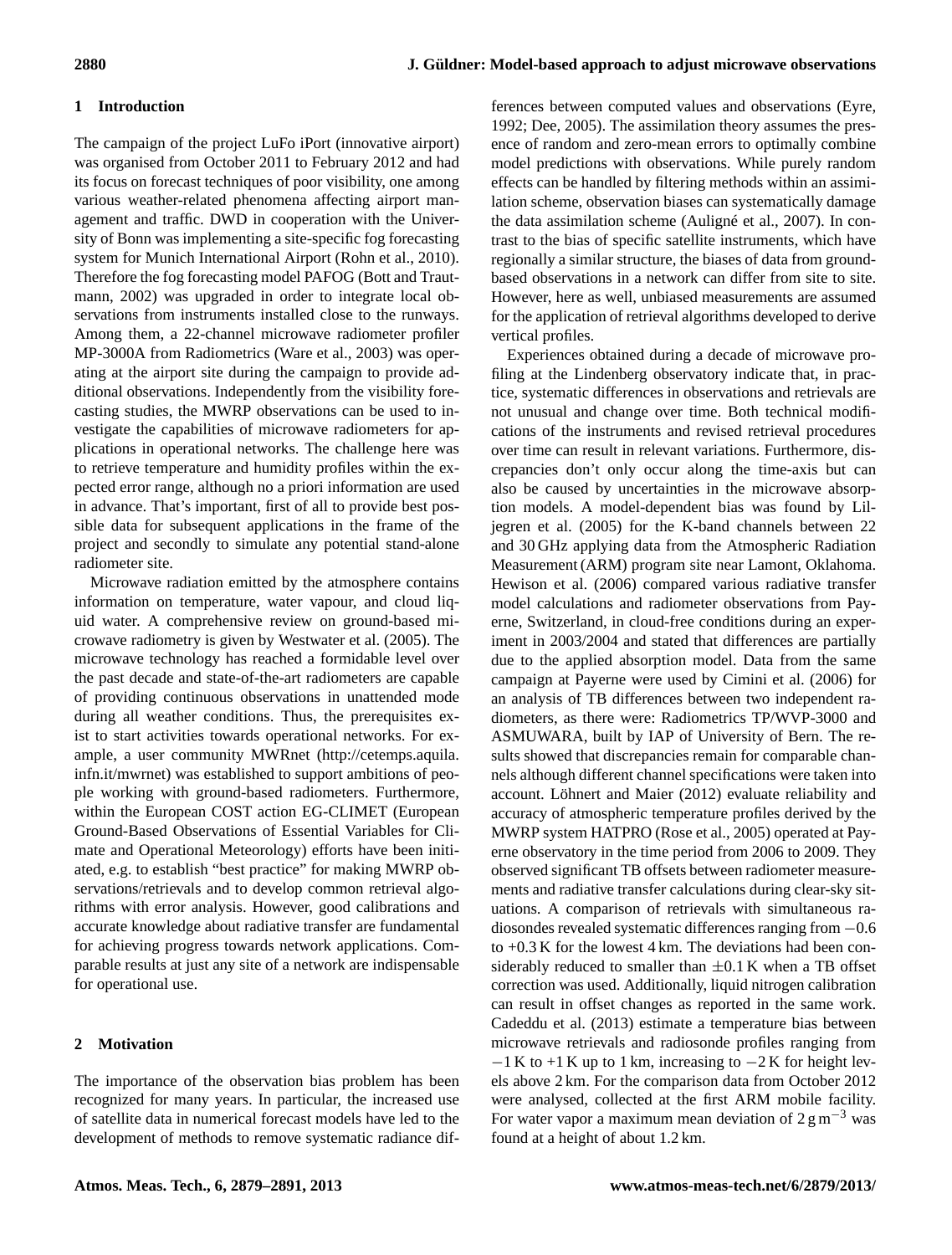In view of these facts, techniques are needed to compensate the well-known deficiencies. At the Lindenberg observatory an observation-based regression method REG<sub>obs</sub> has been developed and successfully applied using MWRP and radiosonde measurements from the past to calculate regression operators. The method removes systematic errors and produces weak-biased retrievals with respect to radiosondes [\(Güldner and Spänkuch,](#page-11-6) [2001\)](#page-11-6). The approach enables the observation of the diurnal cycle and their important underlying physical processes. The temperature diurnal variation induced by solar heating as well as the water vapor cycle influenced by precipitation, moist convection and evapotranspiration can be recognized by microwave observation as shown by [Güldner and Leps](#page-11-7) [\(2005\)](#page-11-7). This technique is quite mature and used operationally.

The need of adjustments in order to provide both comparable results over longer time periods and bias-reduced temperature and humidity profiles for practical application is demonstrated in Fig. [1.](#page-3-0) Given are bias and standard deviations (STD) of temperature and vapor density from June to August in different years representative for the entire period. Figures of this kind can be generated operationally to evaluate the quality of continuous MWRP observations. Compared are both real-time results of the neural net (NN) which had been used in the considered period [\(Solheim et al.,](#page-12-7) [1998\)](#page-12-7) and the real-time retrievals derived by the  $REG<sub>obs</sub>$  operator calculated by TB vs. radiosonde combinations from a past period. For temperature the STD of NN and  $REG<sub>obs</sub>$  are quite similar, ranging from about 0.5 K near the surface to about 1– 1.3 K at 2 km and remaining less than 2 K up to 6 km. In contrast, the systematic deviations of retrievals are different from one another. Whereas the bias for REG<sub>obs</sub> is really small for all examples, the NN differences range from 0 K near the surface to  $-1$  K between 4 and 6 km in summer 2000 (Fig. [1a](#page-3-0)) and start at 1 K in the lower levels to reach about 0 K above 5 km in 2004 shown in Fig. [1b](#page-3-0). In summer 2010 (Fig. [1c](#page-3-0)) the bias indicate values of even approximately −2 K. The lower panels of Fig. [1](#page-3-0) show the accuracy for water vapor density retrievals. The STD of NN and  $REG<sub>obs</sub>$  are rather in accordance. But here too, the retrievals differ considerably in their bias. During the discussed decade from 2000 to 2010, the MWRP participated at field campaigns and was sent back to factory for repair and upgrades. Furthermore, several calibrations were performed. However, each of these actions can cause systematic differences. The examples demonstrate that the  $REG<sub>obs</sub>$  method is capable of harmonising MWRP retrievals over time and that any kind of correction has to be applied to provide suitable temperature and humidity profiles.

However, regression methods use radiosonde measurements  $(REG<sub>obs</sub>)$ , which have their specific error characteristics. A striking example is the strong dry bias of RS92 radiosondes daytime observations induced by solar radiation. [Vömel et al.](#page-12-8) [\(2007\)](#page-12-8) quantified the average dry bias increasing from 9 % at the surface to about 50 % at an altitude of 15 km applying data of a campaign in Costa Rica in summer 2005. This means that the amount of water vapor in the tropical upper troposphere is underestimated by the Vaisala RS92 up to a factor of 2. Considerable efforts have been made to develop correction methods including an approach that uses the integrated water vapor content (IWV) derived from microwave radiometer measurements to adjust radiosonde humidity profiles at the ARM SGP site in Oklahoma [\(Cady-Pereira et al.,](#page-11-8) [2008\)](#page-11-8). Currently, in the frame of GRUAN (GCOS Reference Upper Air Network) activities are forced to provide long-term high-quality climate records. For this purpose an agreed correction method is applied to radiosonde data from all GRUAN sites to provide observations with reference quality, including complete estimates of measurement uncertainty [\(Immler and Sommer,](#page-12-9) [2011\)](#page-12-9). These profiles could be used in forthcoming studies to validate retrievals. Nevertheless, the solar radiation induced dry bias in the upper troposphere is the most significant inaccuracy of radiosonde data used in our experiment. In general, the vapor density in the upper troposphere is very low, whereas in the lower troposphere the observation error is comparatively small. Looking at the intercomparisons of the humidity retrievals displayed in Fig. [1a](#page-3-0), it seems more likely that radiometer or calibration inaccuracies cause a varying humidity bias of the NN retrievals in different years and not the quite constant radiation-induced dry bias.

Figure [2](#page-4-0) shows a further proof that the comparability of microwave observations is not trivial and can not be expected necessarily within a radiometer network. Compared are 144 ten-minute mean values of corresponding channels of the Radiometrics TP/WVP 3000 (MWRP1) and MP-3000A (MWRP2). Channels from 1 to 5 are arranged in the Kband from 22.23 to 30 GHz and the remaining seven channels along the oxygen complex between 51.25 and 58.8 GHz. The observations differ most for channel 1 (ch1) and ch5 at frequency 22.35 and 30 GHz, respectively. In the V-band ch6 and ch7 (51.25 and 52.28 GHz) have maximum differences. Thereby MWRP1 measures higher TB values for ch1 and ch5 whereas the opposite is the case for ch6 and ch7. TB differences on different days are quite similar for comparable atmospheric conditions if they are close in time to each other and no calibrations are performed in between. That can be concluded from the operational output of plots as given in Fig. 2 (not shown). A specific view is given in Fig. [2b](#page-4-0). The radiance was calculated on the basis of the radiosonde (RS) using a radiative transfer model and displayed together with 10 min mean values of both microwave radiometers. Differences of the channel band passes have not been considered. Note, plotted are values at 11:00 UTC when the radiosonde was launched. It can be seen that in some cases MWRP1 and RS agree well, for example ch5 and ch6. For other cases MWRP2 corresponds better with RS, i.e. ch1, ch4 and ch7. However, no statement can be made whether MWRP1 or MWRP2 operates more accurately with respect to RS. It can be merely noted that for each frequency the difference between two radiometers includes a specific bias.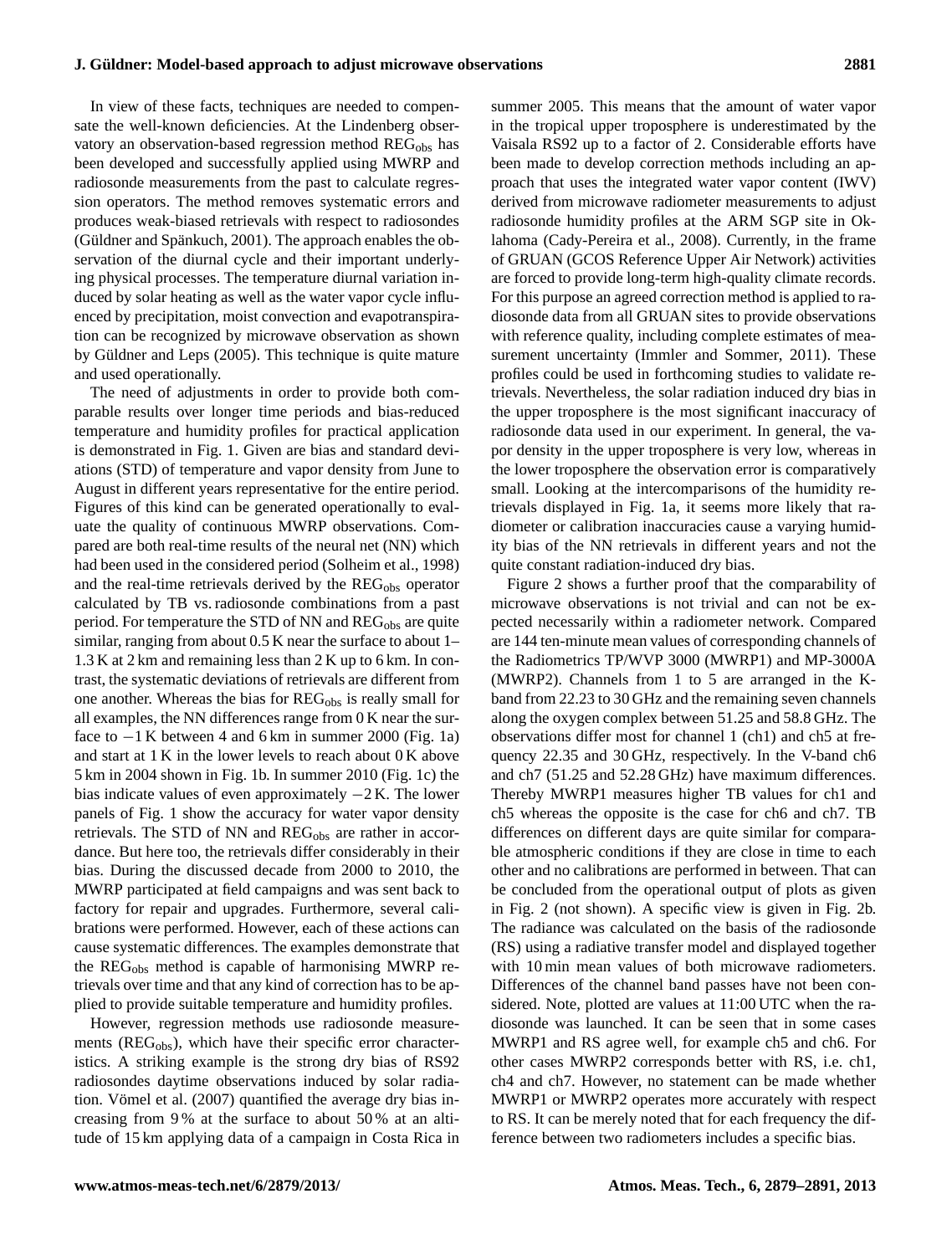

<span id="page-3-0"></span>Fig. 1. Temperature (top) and humidity (bottom) retrieval bias (MV; dashed lines) and standard deviation (STD; solid lines) for different techniques (NN (blue) and  $REG_{obs}$  (red)) calculated for the summer periods 2000 (a), 2004 (b), and 2010 (c). Black lines show STD of radiosondes used in the intercomparison.

We get comparable results if the bias is taken into account as illustrated in Fig. [3.](#page-4-1) Shown are daily courses of TB differences for the frequencies with minimum and maximum deviations at 30 and 51.2 GHz, respectively. A third curve is plotted for 54.95 GHz which had a mean difference close to zero even from the start. Subsequent to the corrections all deviations matched well.

In conclusion of these facts, it can be stated that corrections of TB observations are necessary if harmonized data are required. This is particularly true for network applications if a multitude of radiometers operate in really unmanned mode. Independent observation-based regression methods have proven their applicability at sophisticated sites equipped with radiosondes. This method compensates radiometerdependent and radiative transfer model-specific systematic uncertainties.

However, other approaches have also been tested to study the impact of microwave radiometer observations. Variational methods to retrieve profiles of temperature and humidity provide an optimal estimation of combining observations with a forecast model background [\(Hewison,](#page-11-9) [2007\)](#page-11-9). The 1- DVAR technique was applied by [Cimini et al.](#page-11-10) [\(2011\)](#page-11-10) to radiometer measurements during the Vancouver 2010 Winter Olympic Games. Generally was stated that the temperature and humidity retrieval accuracy in the upper troposphere depend primarily on the model analysis, and those in the boundary layer and lower troposphere on the radiometer, respectively. Although the 1-DVAR retrieval skill depends on how well the estimated error-covariance matrices of the background and the observations represent reality, it is expected that the approach avoids inherent retrieval errors to some extent as it benefits from recent data assimilated in the NWP model. The rms errors obtained for 1-DVAR retrievals with and without brightness temperature bias correction, respectively, are quite similar. The comparisons show rms differences within 1.5 K for temperature and  $0.5 \text{ g m}^{-3}$ for water vapor density. The retrieval errors are considerably smaller than the observation errors associated to the radiosonde data assimilated in the NWP models. These designated observation errors range from  $1.2$  to  $2K$  for temperature and decrease linearly with height from  $2.5 \text{ g m}^{-3}$  at the surface to  $0.8 \text{ g m}^{-3}$  at 10 km height for humidity. Nevertheless, the presented study is focussed on the harmonisation of microwave observations within a network and on the preparation of data for a subsequent use in NWP models or other applications. This means that measurements at various sites showing different bias characteristics are adjusted to provide site-independent and almost homogeneous error features. The following studies whether an observationbased method can be potentially generalized for applications at various network sites based only on NWP model data.

#### **3 Data sets**

The appropriateness of NWP model data to adjust MWRP observations was shown in a study during the LUAMI campaign in November 2008 applying microwave data from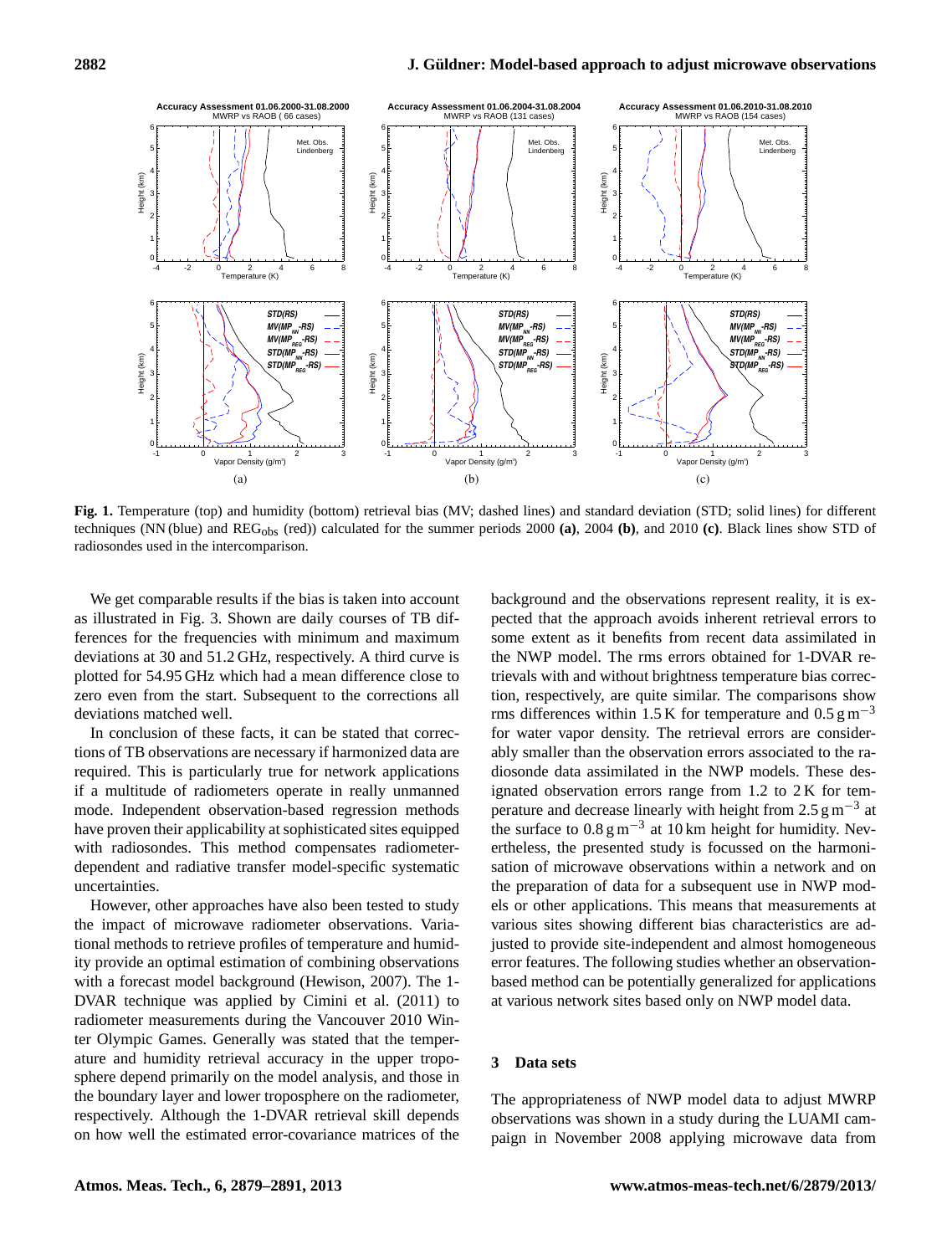

<span id="page-4-0"></span>diometers operating at the same site. Shown are the mean differences during a cloudless day (17 April 2010) at Lindenberg **(a)** and a simultaneous radiosonde **(b)**. The channel numbers correspond to the following frequencies  $(GHz)$ : 1- $(22,24)$ , 2- $(23,04)$ , 3- $(23,84)$ ,  $4-(26,24)$ , 5-(30,00), 6-(51,25), 7-(52,28), 8-(53,85), 9-(54,94), 10- $(56,66), 11-(57,29), 12-(58,80).$ **Fig. 2.** Brightness temperature differences observed by two rathe deviations from radiative transfer model calculations based on

eight stations in Europe [\(Güldner et al.,](#page-11-11) [2009\)](#page-11-11). In the present work the model-based regression method ( $REG_{mod}$ ) is analysed in order to get more representative conclusions, made possible through the longer time period of the campaign. In addition, intercomparisons with radiosondes of Oberschleißheim, located approximately 10 km apart, can be performed to assess the accuracy of the  $REG_{mod}$  method. Radiosonde observations are generally only used for validation and not for calculation of REGmod operators. For the entire period from October 2011 to February 2012, NWP model data for the grid point representing the airport site



<span id="page-4-1"></span>tions from selected channels observed by two microwave radiometers operating at Lindenberg. Shown are data from 17 April 2010 as<br> $\frac{1}{2}$ can crow radiometers operating at  $L$ **Fig. 3.** Bias (dashed lines) and diurnal cycle of unbiased TB deviain Fig. [2.](#page-4-0)

were extracted from the operational local forecast model (COSMO-EU) of the DWD. The NWP temperature and humidity profiles are available with a temporal resolution of one hour for the model runs started at 00:00 and 12:00 UTC, respectively. In addition, MWRP observations and neural network (NN) retrievals were summed up to 10 min means. However, since only zenith measurements are used in this study, seven to eight measurements are available for each ten minute interval.

In principle, any of the hourly model data sets could be used for the calculation of REGmod matrices, because for all of these data, TB measurements are available as well. It is recalled that the  $REG_{mod}$  method is based on the combination of coincident forecast profiles and MWRP observations. However, as the NWP model data are strongly correlated if located close together in terms of time, just only one of the hourly data sets of each model run was selected for further application. Generally, the NWP model forecasts at the start time 00:00 and 12:00 UTC, respectively, are representing results of a numerical analysis. These data should be used for REG<sub>mod</sub> applications at numerous sites in an operational network because available meteorological information are optimally integrated in the analysis. It should be noted that the presented investigation is directed on the minimisation of systematic deviations at any site of a potential MWRP network and is based on the assumption that the mean profiles of temperature and humidity are homogeneous and weak-biased in respect to the real atmospheric state.

For this study, the complete data set was divided into two groups. One part, containing observations on odd-numbered days was used for training of regression operators. The other independent data set was applied for validation.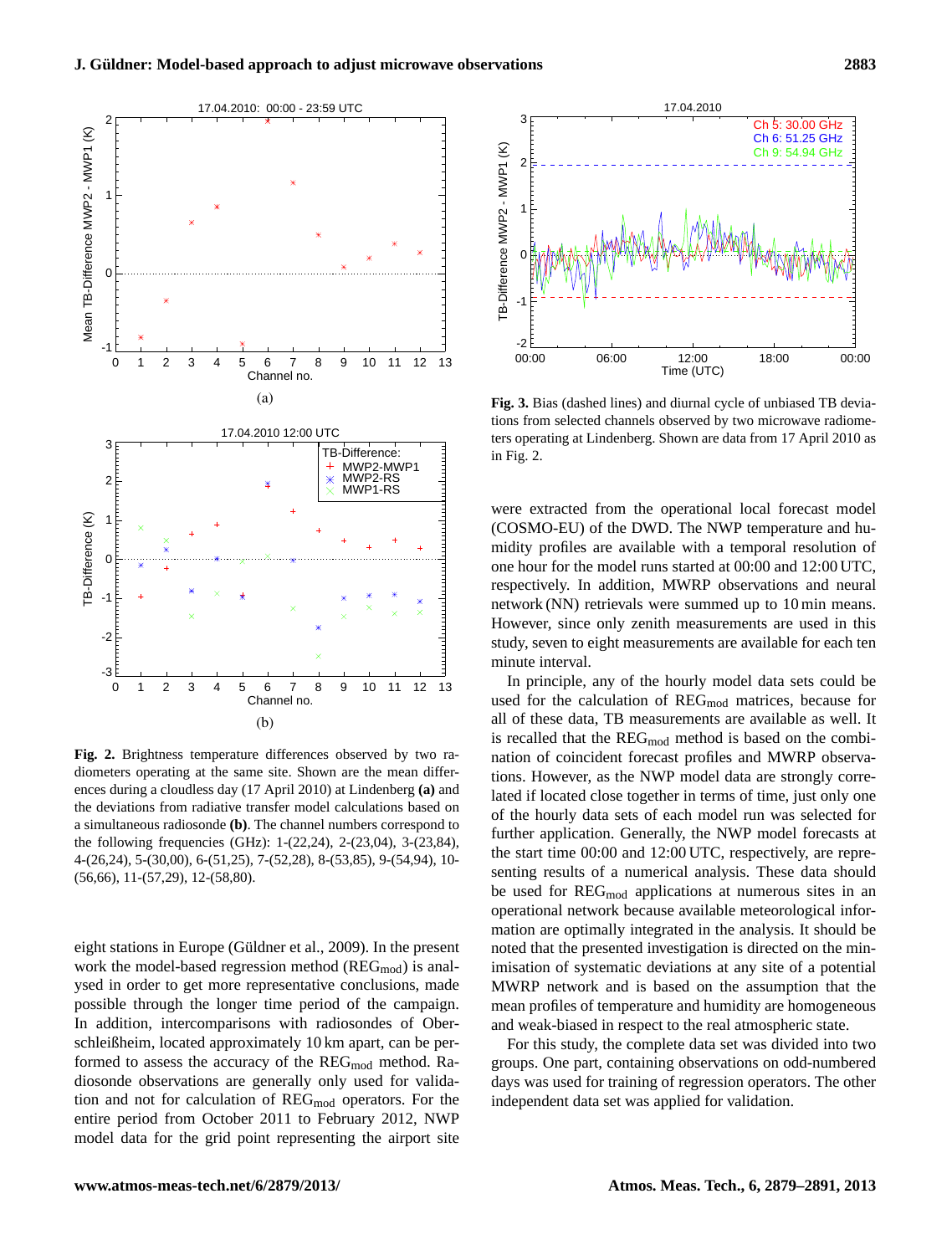## **4 Results**

The  $REG_{mod}$  or  $REG_{obs}$  method are specific approaches to the solution of the inverse problem described by the radiative transfer equation [\(Güldner and Spänkuch,](#page-11-6) [2001\)](#page-11-6). Estimated profiles  $\hat{X}$  are calculated using the equation

$$
\hat{X} = x_0 + C_{xy} C_{yy}^{-1} (y - y_0).
$$
\n(1)

 $C_{xy}$  represents the covariance matrix of temperature and humidity profiles  $x$ , extracted from the NWP model, and the simultaneous MWRP measurements y, which here correspond to TB zenith observations at 22 frequencies, 8 in the K-band ranging from 22.23 to 30 GHz and 14 in the V-band from 51.25 to 58.8 GHz.  $x_0$  and  $y_0$  denote the associated mean values.  $C_{yy}$  is the autocovariance matrix of y. Based on this approach various regression operators REGmod were calculated.

REGmod operators can be calculated as well by including angular information to the zenith observations if horizontal homogeneity is assumed. [Crewell and Löhnert](#page-11-12) [\(2007\)](#page-11-12) have shown that for temperature a higher accuracy can be achieved by combining angular and spectral information. In this first study only zenith observations are used. In order to generate robust operators for "all-weather" conditions the fine-tuning by using angular observations does not seem to be appropriate, particularly as they are trained with forecast model data. Nevertheless, all prerequisites exist to expand the method by combining with angular observations and should be tested in future experiments.

For a general characterisation of the campaign period, monthly mean profiles of radiosonde observations are calculated and displayed in Fig. [4.](#page-5-0) Basically, a decrease of temperature and humidity from October to February is apparent. In November 2011, even the mean temperature profile shows a strong inversion. A large number of fog cases was recorded and with regard to the main aim of the campaign, namely a test of site-specific visibility forecasts, it was the most suitable month. Initially, a screening was performed to reject faulty data. Therefore the information of the rain sensor installed on the radiometer was used. Additionally, the brightness temperatures are cross-checked by eye to remove obvious spikes. Appropriate preparations are necessary to avoid inaccurate observations being included in the training data set, which could cause a smearing of interrelations between TB and NWP model data expressed by  $REG_{mod}$  operators. Moreover, outliers in the validation data set result in incorrect assessments of the retrieval accuracy.

After the screening, and according to Eq.  $(1)$ , REG<sub>mod</sub> operators are calculated from NWP model data on oddnumbered days at 00:00 and 12:00 UTC, respectively. Matrices are prepared for three different period lengths named as follows:

**Mean profiles during iPort: 01.10.11-29.02.12**



<span id="page-5-0"></span> $\begin{array}{cc} \hline \end{array}$ **Fig. 4.** Monthly mean temperature (top) and vapor density profiles (bottom) during the campaign 2011/2012.

T1mMO: NWP model data of one month (Oct 2011) are used for training (26 cases).

T3mMO: NWP model data of three months (Oct–Dec 2011) are used (72 cases).

T5mMO: NWP model data of five months (Oct 2011–Feb 2012) are used (118 cases).

The even-numbered days of the entire five-month period are generally used as a validation data set. Figure [5](#page-6-0) shows the results of this intercomparison calculated on the basis of 104 cases. Plotted are the mean values (MV) of regression retrievals minus radiosonde profiles and the corresponding STD separated according to the different duration of the training periods. Furthermore, the STD of the radiosondes and the results of the NN algorithm provided by the manufacturer are shown. All calculations were done for temperature and vapor density.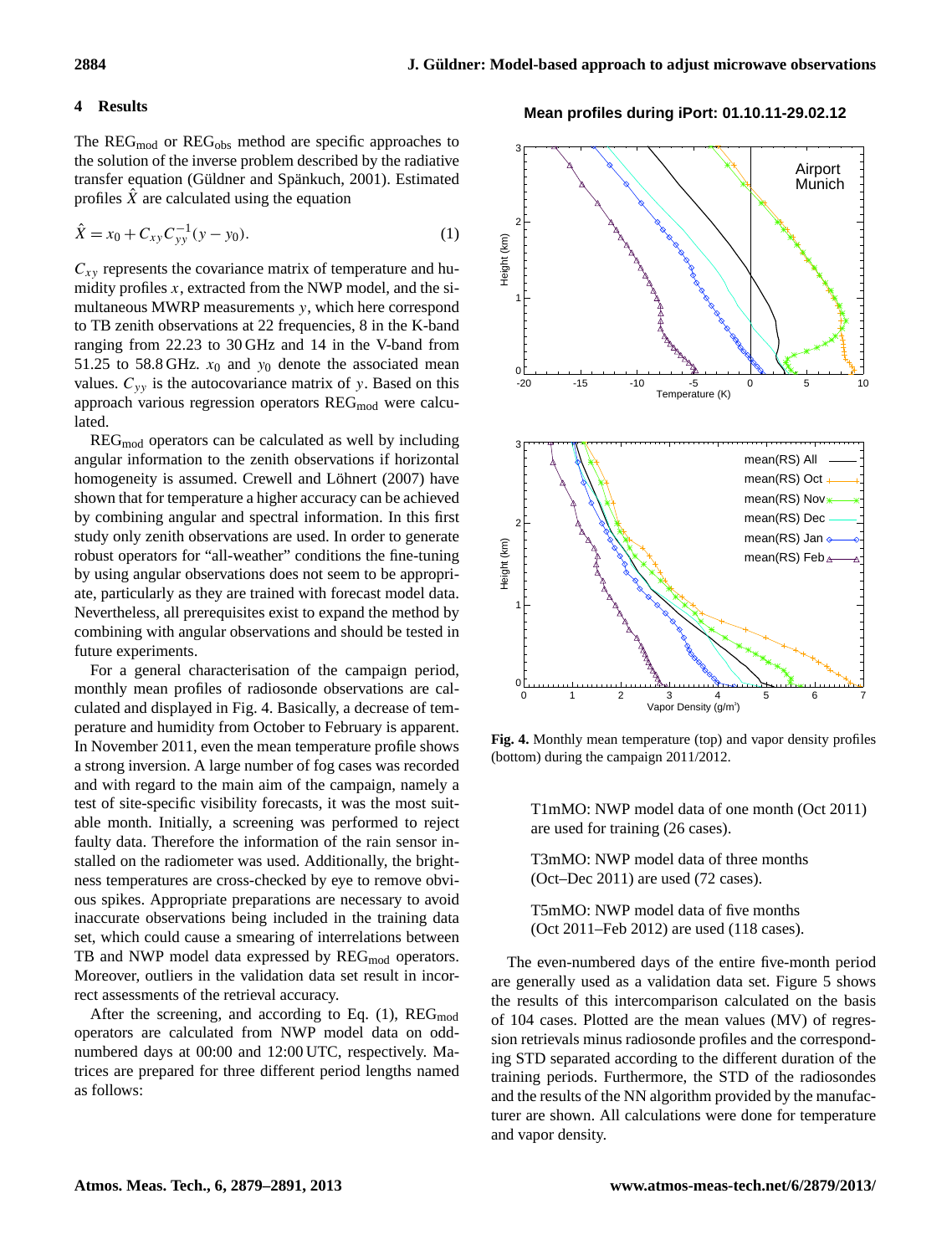

<span id="page-6-0"></span>to February 2012. Plotted are mean values (MV; solid line), defined as retrieval minus radiosonde, and standard deviations (STD; dashed line) for various methods representing different time periods of training. Solid black line shows the STD of radiosondes used in the intercomparison. **Fig. 5.** Retrieval errors of temperature (top) and vapor density (bottom) during the campaign at Munich Airport from October 2011 the intercomparison.

The NN retrievals show large negative temperature deviason. tions increasing steadily with height and a significant moist bias above 300 m up to about 4 km. Regarding the regression methods, the largest differences occur if only one month was used for the calculation of REG<sub>mod</sub> operators (T1mMO, red lines). The bias of T1mMO is significantly higher, ranging for temperature from  $-1$  to  $+2$  K for heights at 1 km and 3 km, respectively. The STD has greater values above 2 km height for temperature and up to 2 km for water vapor compared to all other retrieval algorithms. Additionally to the small size of the sample used for T1mMO, differences could be induced by the fact that October was the warmest and most humid month of the campaign, and therefore not adequately

representative. Consequentially, water vapor retrievals show the largest bias for the T1mMO operator as well. A negative bias was found for levels between 300 m and 2.5 km a.g.l.

In contrast, the results are quite similar if matrices derived from three months (T3mMO, yellow) or five months (T5mMO, green) training periods are applied. It indicates that data of three months may be sufficient for using sitespecific REG<sub>mod</sub> operators to reduce systematic errors within a microwave profiler network. The systematic deviations are small and have averaged values limited within 0.5 K for temperature and  $0.2 \text{ g m}^{-3}$  for vapor density. T3mMO and T5mMO provide temperature retrievals with STD from 1 K to better than 1.5 K, up to approximately 4 km. For humidity, maximum STD of  $0.7-1.0 \text{ g m}^{-3}$  are found between 0.5 and 1.5 km. The STD of the  $REG_{mod}$  humidity profiles is about one half of the radiosonde STD from the surface up to 10 km.

Even though large systematic differences are observed for the NN, the method provides comparable results concerning the STD. For this calculation unbiased retrievals are assumed. Nevertheless, at height levels above 1 km (temperature) and between 0.5 and 1.5 km (humidity) NN provides slightly better retrievals. For water vapor better NN results are achieved exactly for those altitudes, which show a larger STD. The example demonstrates the potential of NN algorithms if systematic deviations could be avoided.

An additional analysis was carried out to demonstrate the "all-weather" capabilities of microwave radiometers. For the training of the REGmod operators, pairs of radiometer and NWP model data were used excluding observations disturbed by rain. Cases with precipitation can not be retrieved reliably by the model-based regression method. For the remaining part, retrievals with comparable accuracies are required to make them suitable for network applications and assimilation. In order to examine potential differences the validation data set is divided into two groups, one contains cloudy and the other clear cases. The observations of the infrared pyrometer integrated in the radiometer are used to distinguish between cloudy and clear. The retrievals are assigned to the group of clear cases if the infrared temperatures are less than 230 K and are fairly constant during the 10 min period which was used for the intercomparison. From the total of 104 cases of the validation data set, 38 have been recognized as clear in this way.

The results of the five-month validation data set are shown in Fig. [6.](#page-7-0) Although the cloud coverage isn't considered for the  $REG_{mod}$  calculation, the temperature bias for clear cases is lower than the systematic deviation of the cloudy cases above 2 km height. A small advantage becomes apparent for the STD of the clear cases as well. In contrast to that, cloudy retrievals show a smaller bias for lower levels up to 1.5 km. Particularly with regard to the near-surface layers at 50 and 100 m the retrievals have a negative bias compared to RS. That can be caused by deficiencies of NWP models to represent vertical gradients adequately in special weather conditions. Intercomparisons of NWP models showed that the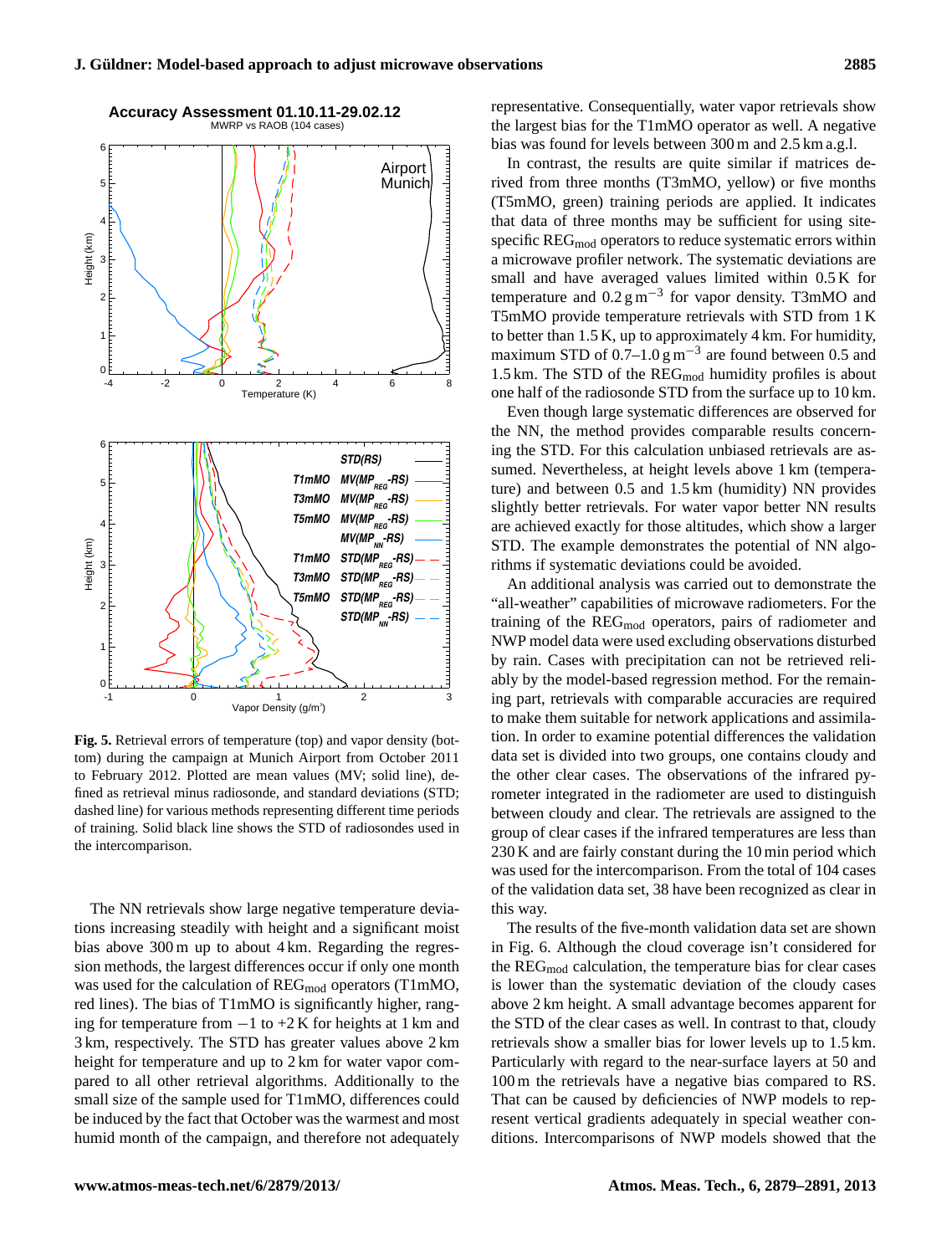predicted strengths of surface-based inversions were generally to weak compared to the observations [\(Zhong and Fast,](#page-12-10) [2003\)](#page-12-10) and that the models underestimate diurnal temperature cycle amplitude at the surface, especially in wintertime nocturnal conditions [\(Atlaskin and Vihma,](#page-11-13) [2012\)](#page-11-13). This leads to the question of whether and how inversions are represented by the NWP model in the Munich Airport data set. Figure [7](#page-8-0) shows in the top panel mean temperature differences between MWRP, RS and NWP model up to 1 km height, both for all cases and for data estimated as cloudless. For all comparisons, maximum errors of about  $-0.5$  to  $-1$  K were observed between 50 and 100 m a.g.l. In each case the absolute deviation for cloudless conditions was larger than those for all observations. The largest bias was measured between model and radiosondes. In contrast, the difference between  $\text{REG}_{\text{mod}}$ and NWP model is significantly lower than the deviation between REG<sub>mod</sub> and RS indicating that model data are used for the calculation of the retrieval operator.

The bottom panel of Fig. [7](#page-8-0) reveals a reason for these unexpected results. Plotted are the temperature deviations between 100 and 0 m of RS profiles on the one hand, and of the model on the other. A total of 212 cases of the whole campaign are displayed. Positive values indicate surface-based temperature inversions and diamonds mark cloudless situations. Obviously, the strong inversions observed by radiosondes are smoothed vertically by the NWP model. Sharp gradients occur mainly under clear sky conditions. The inversions are indeed reproduced, but gradients larger than 2 and up to 8 K are captured as gradients smaller than 2 K by the model. Consequently, the  $REG_{mod}$  method can't retrieve strong inversions if only weak inversions are provided by the training data set. It indicates that specific weather conditions during the campaign and deficiencies of the NWP model to reproduce nocturnal surface-based inversions are mainly responsible for the near-surface bias.

In respect to the water vapor density analysis, a significantly larger bias up to 1.5 km was observed for cloudless conditions as well. In this case too, specific weather situations are responsible for the larger bias in the ground-based layers. Due to the relative low resolution of humidity profiles derived by MWRP measurements, characterised by 2 independent pieces of information [\(Löhnert and Maier,](#page-12-5) [2012\)](#page-12-5), strong gradients can't be retrieved satisfactorily. Dry atmospheric air masses characterized by an abrupt decline of humidity are not unusual in wintertime. These situations occur preferably under clear sky conditions. Consequently, retrieval approaches aren't able to reproduce the sharp humidity gradient and the estimated profiles are too moist. This causes a positive bias of clear sky retrievals as given in the bottom panel of Fig. [6.](#page-7-0) However, we should further take into consideration that water vapor is highly variable in space and time and data from from different sites are compared, located about 10 km from each other. Furthermore, a relatively small number of comparisons are evaluated including 104/38/66 cases for all/clear/cloudy conditions.

<span id="page-7-0"></span>(solid lines) and STD (dashed lines) are plotted for all cases (red), (solid lines) and STD (dashed lines) are plotted for all cases (red), and for cases identified as clear (blue) or cloudy (green).  $N$  indicates the cloud cover, where  $N = 0$  ( $N > 0$ ) corresponds to cloudless (cloudy) cases.The black lines denote the STD of radiosondes at Munich/Oberschleißheim. (bottom panel) calculated for Munich  $(REG_{mod}$  was applied). Bias

In order to check whether site-specific factors of the airport are responsible for the results, a very similar experiment was performed at Lindenberg observatory simultaneously. A REGmod operator was calculated from a training data set for the period from October 2011 to February 2012. These data include NWP model data (COSMO EU) initialized at 00:00 and 12:00 UTC on odd-numbered days and corresponding MWRP observations. The validation was made by means of radiosondes from 00:00 and 12:00 UTC on evennumbered days. In addition, the operational output both for zenith only  $REG<sub>obs</sub>(Z)$  and zenith plus 15° elevation observations  $REG<sub>obs</sub> (Z + E)$  are included in the comparison.

The results are shown in Fig. [8.](#page-8-1) For temperature the bias of REGmod is generally less than 0.2 K. The STD up to



**Accuracy Assessment 01.10.11-29.02.12** MWRP vs RS/MOD (104 cases, 38 (N=0) + 66 (N>0) )

6 F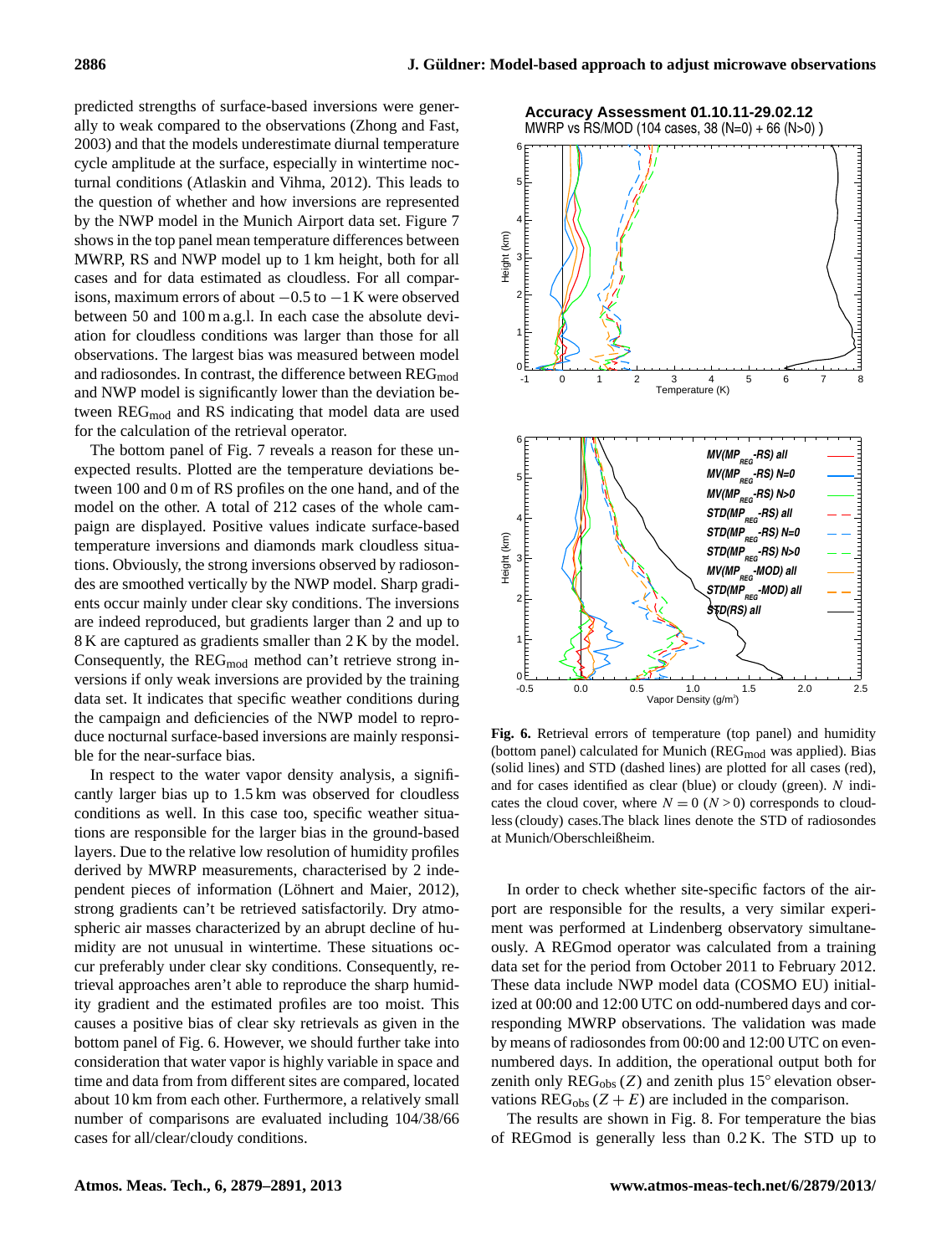

<span id="page-8-0"></span>RS (black),  $MP<sub>REG</sub>$  (derived by  $REG<sub>mod</sub>$ ) and RS (green),  $MP<sub>REG</sub>$ lines). N indicates the cloud cover and  $N = 0$  corresponds to cloudless cases. A comparison of temperature gradients of radiosonde (Oberschleißheim) and NWP model data (Munich Airport) for all data (212 cases) in the same period is given in the bottom panel. Cloudless cases are marked by diamonds. **Fig. 7.** Mean temperature differences (top panel) between MOD and and MOD (red) for all (solid lines) and cloudless cases (dashed

 $300 \text{ m}$  ranges from 0.8 to 1 K and is about twice as large as the STD of the observation-based  $REG<sub>obs</sub>$  methods, whereby  $REG<sub>obs</sub>(Z + E)$  result in slightly smaller STD. The trend is continuing to a smaller extent between 300 m and 3 km. The results confirm the theoretical expectations that elevation scanning improves the accuracy in the boundary layer. Due to the atmospheric inhomogeneities between the different radiometer fields of view, especially in cloudy con-



<span id="page-8-1"></span>STD (dashed lines) are plotted for the  $REG<sub>obs</sub>$  results if zenith (Z) (blue) and zenith plus elevation  $(Z + E)$  observations (green) are used as well as for  $REG_{mod} (Z)$  (red) calculations. The black lines denote the STD of radiosondes. **Fig. 8.** Retrieval errors of temperature (top panel) and humidity (bottom panel) calculated for Lindenberg. Bias (solid lines) and

ditions, the improvements are limited. Above 3 km, bias are rather in accordance. A similar course is observed for humidity. However, it is notable that up to 3 km both the absolute bias of  $REG_{mod}$  is larger than the bias of  $REG_{obs}$  and an evidently smaller STD can be recognized for  $REG<sub>obs</sub>$ , indicating that additional model errors have an impact on the results of REGmod retrievals.

Analogously to Fig. [7,](#page-8-0) a computation of near-surface differences for Lindenberg was performed and is displayed in Fig. [9.](#page-9-0) NWP model grid point, launch site of RS and MWRP operation site are very close together in Lindenberg and the strikingly high deviations for the 50 to 100 m levels found at Munich Airport were not present here. In addition to the already discussed limitations of NWP models to capture strong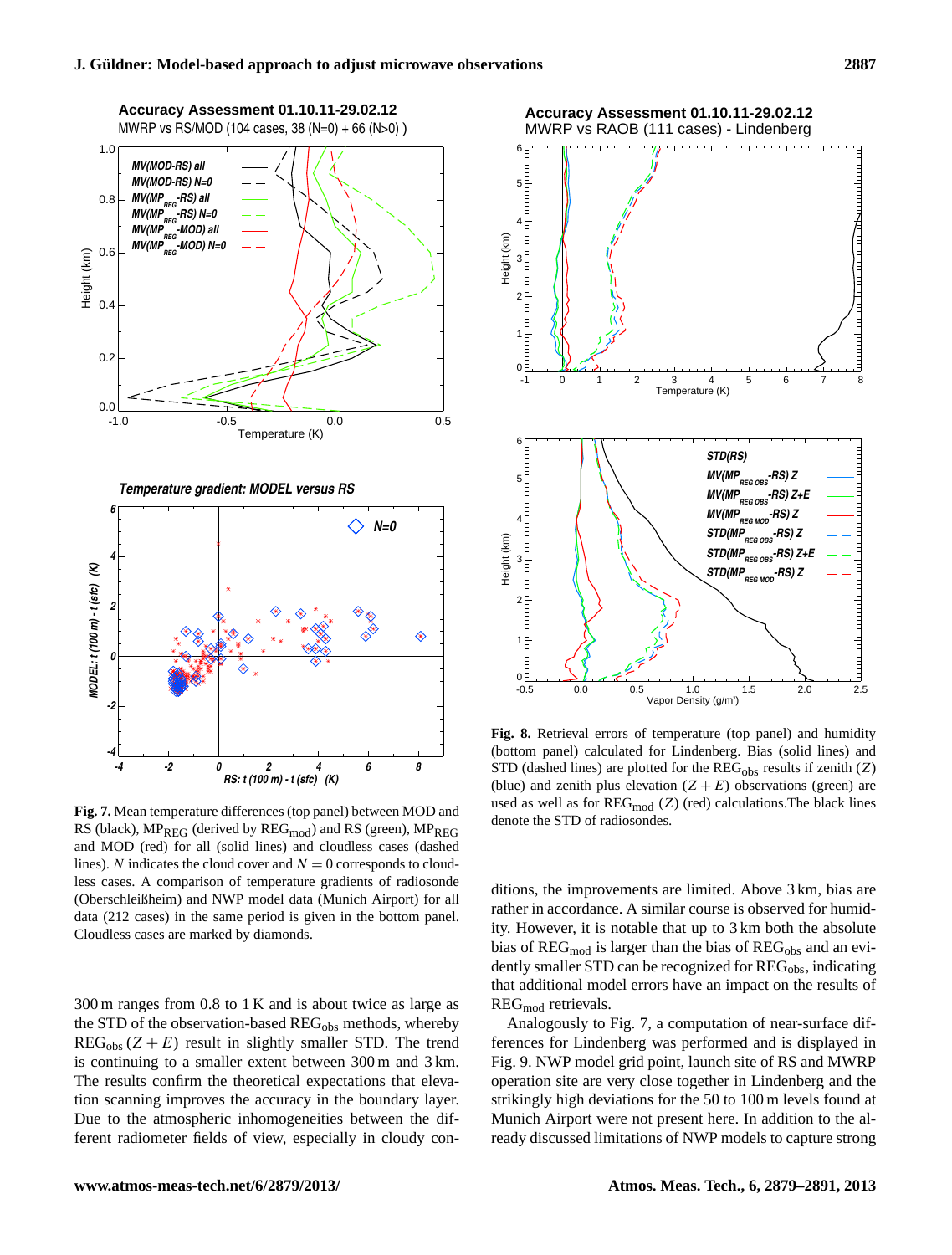

<span id="page-9-0"></span> $RS$  (black), MP<sub>REG</sub> (derived by  $REG_{mod}$ ) and RS (green), MP<sub>REG</sub> (derived by  $REG_{mod}$ ) and MOD (red) for all (solid lines) and croduless cases (dashed<br>lines). N indicates the cloud cover and  $N = 0$  corresponds to cloud- $R$  and  $R$  and  $R$  and  $R$  and  $R$  and  $R$  and  $R$  and  $R$  and  $R$  and  $R$  and  $R$  and  $R$  and  $R$  and  $R$  and  $R$  and  $R$  and  $R$  and  $R$  and  $R$  and  $R$  and  $R$  and  $R$  and  $R$  and  $R$  and  $R$  and  $R$  and  $R$  and  $R$  a (Lindenberg) and the corresponding NWP model data for all data  $(240 \text{ cases})$  in the same period is given in the bottom panel. Cloudless cases are marked by diamonds. **Fig. 9.** Mean temperature differences (top panel) between MOD and and MOD (red) for all (solid lines) and cloudless cases (dashed

gradients, it seems that the RS observations of near-surface levels from Oberschleißheim, which are used for validation, are not representative for the airport grid point of the NWP model. The comparison of the gradients in Lindenberg displayed in the bottom panel of Fig. [9](#page-9-0) further shows a smaller spread compared to the analog in Fig. [7](#page-8-0) representing Munich Airport, even though the gradients are smoothed here too. By the additional example of Lindenberg it could be shown that



<span id="page-9-1"></span>calculated for Lindenberg ( $\overline{\text{REG}_{\text{mod}}}$  (blue) and  $\overline{\text{REG}_{\text{obs}}}$  ( $Z + E$ ) (black) were used) and Munich ( $REG_{mod}$  (red) was applied). **Fig. 10.** Bias (MV, solid lines) and STD (dashed lines) of retrieval minus RS deviations for temperature (top) and humidity (bottom)

 $REG_{mod}$  operators generate weak-biased retrievals nearly with the accuracy achieved by the observation-based methods, provided that the NWP grid point is representative of the measurement location.

Finally, a statistic is created, which compares retrievals calculated by the  $REG_{mod}$  operator (T5mMO) for the temporary site in Munich with profiles from the reference site at Lindenberg observatory. The airport site is located at 11.48◦E longitude, 48.21◦ N latitude, height 446 m m.s.l. and the Lindenberg site at 14.12◦ E, 52.21◦ N, 125 m m.s.l. In Lindenberg temperature and humidity profiles are derived by various retrieval approaches based on radiosonde and in situ MWRP measurements from the past. These REGobs methods have been successfully applied for more than ten years. During the campaign the 12-channel MWRP (TP/WVP 3000) was working in Lindenberg, continuing the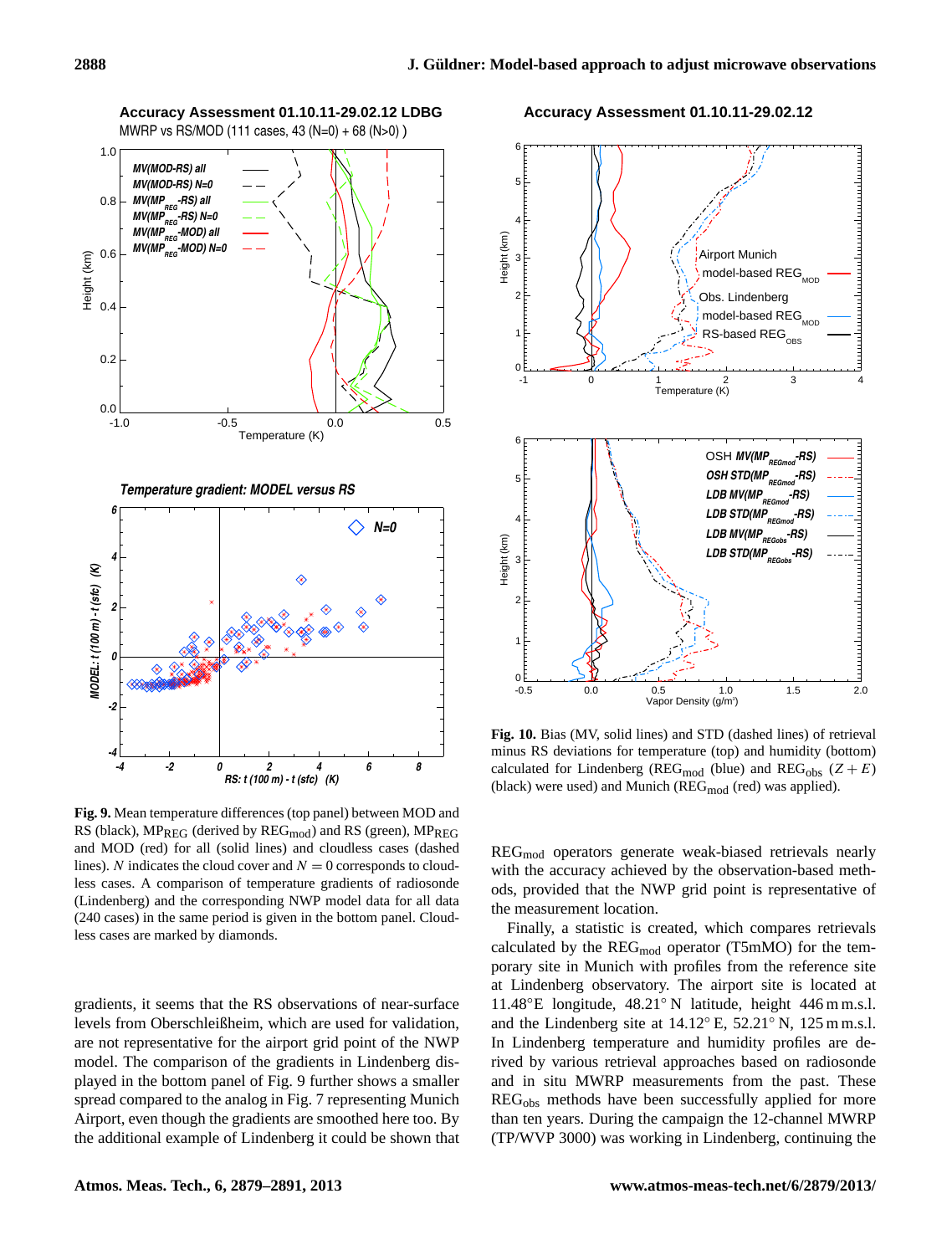

<span id="page-10-0"></span>Fig. 11. Comparison of forecast model data (top panels) versus microwave radiometer retrievals (bottom panels) for temperature (left) and water vapor (right).

operational profiling required for the reference site. Provided are retrievals derived from zenith observations and from both zenith and angular observations at an angle of 15° as shown in Fig. [8.](#page-8-1)

Figure [10](#page-9-1) summarizes mean values and STD of Munich and Lindenberg as displayed in Fig. [5](#page-6-0) and Fig. [8](#page-8-1) calculated with both  $REG_{mod}$  and  $REG_{obs}$  operators. A direct comparison is problematic as the results are influenced by different weather conditions, unequal surface heights and a large distance between the sites. Nevertheless, all methods are solutions of Eq. (1) based on different training data sets and the  $REG<sub>obs</sub>(Z + E)$  results of Lindenberg can be considered as reference for the potentials and limits of microwave sounding within a profiler network. The absolute temperature bias is less then 0.5 K up to 6 km a.g.l. for all methods. Besides the negative bias close to the surface found for the  $REG_{mod}$ operator, a larger temperature bias above 2 km was also observed in Munich compared to both Lindenberg approaches. The  $REG_{mod}$  STD is smaller as well for Lindenberg up to 800 m and between 2 and 4 km, but is higher in these levels compared to REGobs. For water vapor retrievals the STD shows better accuracies in Lindenberg up to 1.2 km, especially if the  $REG<sub>obs</sub>$  operator is applied. The bias are rather in accordance for all methods. In general, the temperature and humidity differences of the REG<sub>mod</sub> methods have a maximum in the boundary layer caused by the fact that forecast errors are expected to be larger in lower layers. Additionally, it should be taken into account that for the airport site the validation is done with radiosondes launched at a distance of

about 10 km. Especially in the lowest layers significant deviations can occur. Both issues can result in additional deviations as found and displayed in Fig. [10.](#page-9-1)

On an overall basis, the REGmod method provides reasonable results in the expected range. The primary objective of  $REG_{mod}$  is to provide weak-biased retrievals at any site if additional information are not available.  $REG_{mod}$  operators can be updated regularly in order to take into account seasonal variations. However, the operators are least-squares estimates and therefore an optimal compromise of all situations included in the training data set. That defines the limitations of the  $REG_{mod}$  method. Information about the vertical atmospheric structure must be recognisable both in the radiometer observations and the NWP model data. Nevertheless, weak-biased model-consistent temperature and water vapor profiles can be provided continuously.

During the campaign at Munich Airport, the  $REG_{mod}$  algorithm was applied and weak-biased profiles are calculated consistently. Additionally, images of the daily course of temperature and humidity profiles compared with NWP model data are provided as shown in Fig. [11.](#page-10-0)

#### **5 Conclusions**

A MWRP was operating at Munich Airport site from October 2011 to February 2012 to support a campaign aimed at investigations of site-specific visibility forecasts. The radiometer worked reliably and observations were used to simulate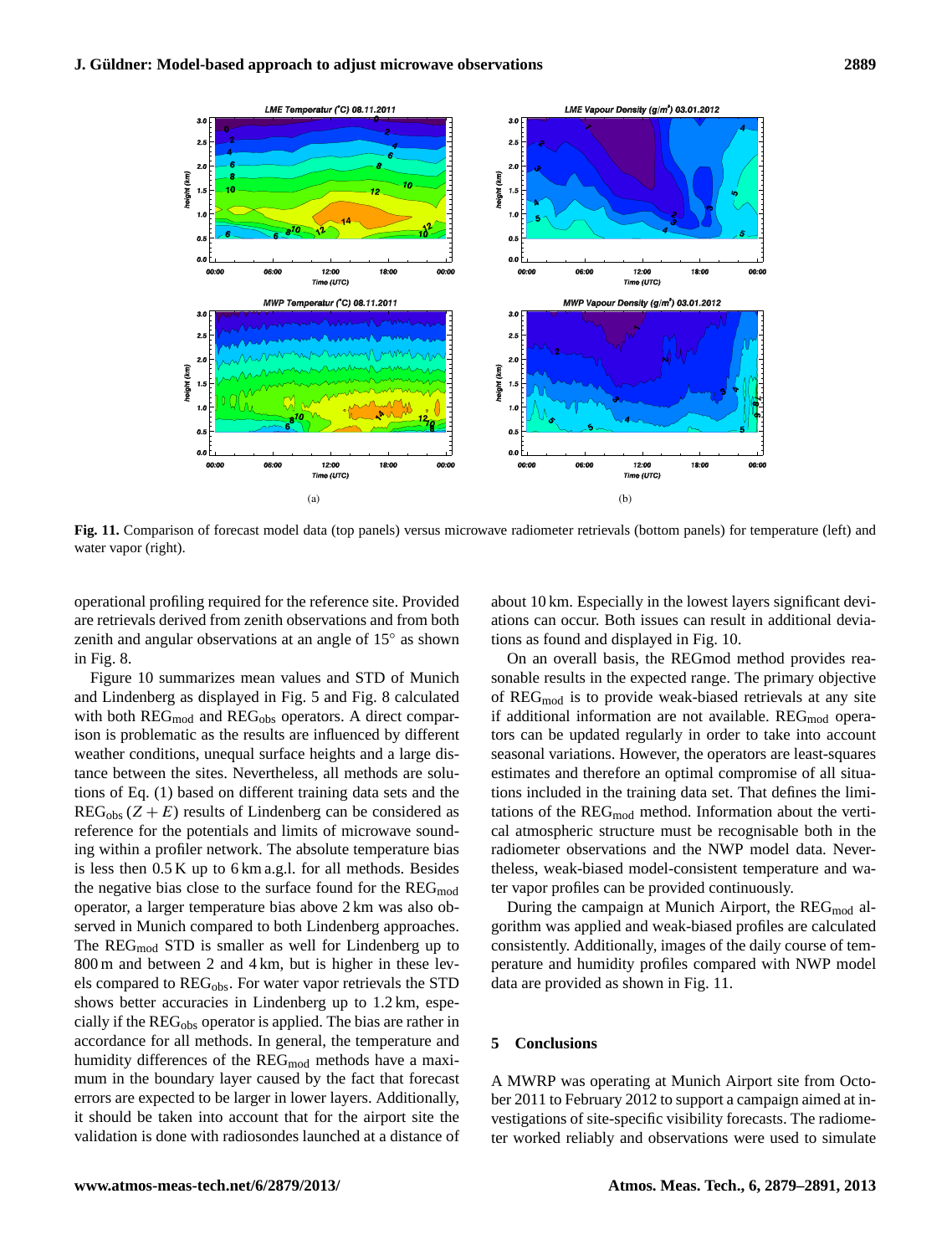procedures required for operational application within a microwave profiler network. In particular, NWP model data were used to produce weak-biased temperature and humidity profiles. In order to provide comparable retrievals, regression operators were calculated on the basis of various training data sets using forecasted profiles and MWRP measurements. Additionally, analog calculations are performed for the Lindenberg observatory. The results of the model-based regression methods REG<sub>mod</sub> observed in Munich and Lindenberg and the observation-based regression REG<sub>obs</sub> applied at the permanent site Lindenberg were compared. The accuracies of retrievals for both methods are within a similar range above 1 km a.g.l., which was intended to show in the study. The higher differences below 1 km are mainly caused by the use of forecast data instead of in situ observations. Multiple angle information are expected to lead to a reduction of temperature retrieval uncertainty in the boundary layer [\(Crewell and](#page-11-12) [Löhnert,](#page-11-12) [2007\)](#page-11-12), though a demonstration for  $REG_{mod}$  is not attempted here.

The usefulness of a model-based regression method to redraw systematic errors and to provide comparable results within a network has been demonstrated, even though limitations became evident, mainly caused by model deficiencies to process specific weather situations. Additionally, the preconditions have been established to make NWP model applications possible. Harmonized brightness temperature values can be provided by forward model calculations of the radiative transfer using the model-consistent algorithm, if required. Furthermore, it is interesting to note that continuous interferences at selected frequencies are recognized by observation-based regression methods. The observations of disturbed channels are automatically devaluated by the sitespecific REG<sub>mod</sub> operator. Intermittent disturbances can't be detected by the method.

Finally, model data as well as radiometer measurements are always available in operational weather services. That offers good prospects for a continuous and partially autonomous updating of  $REG_{mod}$  operators at a multitude of radiometer sites.

*Acknowledgements.* This work has been partially embedded in the LuFo/iPort project funded by the Federal Ministry of Economics and Technology (BMWi/LUFO-20V0801C). The author would like to thank to all the staff for the support given for installation and operation of the MWRP at the Munich Airport site. I also thank Angela Christoph (Meteorologisches Observatorium Lindenberg, Richard-Aßmann-Observatorium) for her assistance developing evaluation tools and organising data handling. The author acknowledges the constructive comments of the anonymous referees. Part of this work has been stimulated through the EU COST action ES0702 EG-CLIMET.

Edited by: D. Cimini

#### **References**

- <span id="page-11-13"></span>Atlaskin, E. and Vihma, T.: Evaluation of NWP results for wintertime nocturnal boundary-layer temperatures over Europe and Finland, Q. J. Roy. Meteorol. Soc., 138, 1440–1451, doi[:10.1002/qj.1885,](http://dx.doi.org/10.1002/qj.1885) 2012.
- <span id="page-11-3"></span>Auligné, T., McNally, A. P., and Dee, D. P.: Adaptive bias correction for satellite data in a numerical weather prediction system, Q. J. Roy. Meteorol. Soc., 133, 631–642, 2007.
- <span id="page-11-0"></span>Bott, A. and Trautmann, T.: PAFOG – A new efficient forecast model of radiation fog and low-level stratiform clouds, Atmos. Res., 64, 191–203, 2002.
- <span id="page-11-5"></span>Cadeddu, M. P., Liljegren, J. C., and Turner, D. D.: The Atmospheric radiation measurement (ARM) program network of microwave radiometers: instrumentation, data, and retrievals, Atmos. Meas. Tech., 6, 2359–2372, doi[:10.5194/amt-6-2359-2013,](http://dx.doi.org/10.5194/amt-6-2359-2013) 2013.
- <span id="page-11-8"></span>Cady-Pereira, K. E., Shephard, M. W., Turner, D. D., Mlawer, E. J., Clough, S. A., and Wagner, T. J.: Improved daytime column-integrated precipitable water vapour from Vaisala radiosonde humidity sensors, J. Atmos. Ocean. Technol., 21, 873– 883, doi[:10.1175/2007JTECHA1027.1,](http://dx.doi.org/10.1175/2007JTECHA1027.1) 2008.
- <span id="page-11-4"></span>Cimini, D., Hewison, T. J., and Martin, L.: Comparison of brightness temperatures observed from ground-based microwave radiometer during TUC, Meteorol. Z., 15, 19–25, 2006.
- <span id="page-11-10"></span>Cimini, D., Campos, E., Ware, R., Albers, S., Giuliani, G., Oreamuno, J., Joe, P., Koch, S. E., Cober, S., and Westwater, E.: Thermodynamic Atmospheric Profiling during the 2010 Winter Olympics Using Ground-based Microwave Radiometry, IEEE T. Geosci. Remote, 49, 12, doi[:10.1109/TGRS.2011.2154337,](http://dx.doi.org/10.1109/TGRS.2011.2154337) 2011.
- <span id="page-11-12"></span>Crewell, S. and Löhnert, U.: Accuracy of boundary layer temperature profiles retrieved with multifrequency multiangle microwave radiometry, IEEE T. Geosci. Remote, 45, 2195–2201, doi[:10.1109/TGRS.2006.888434,](http://dx.doi.org/10.1109/TGRS.2006.888434) 2007.
- <span id="page-11-2"></span>Dee, D. P.: Bias and data assimilation, Q. J. Roy. Meteorol. Soc., 131, 3323–3343, 2005.
- <span id="page-11-1"></span>Eyre, J. R.: A bias correction scheme for simulated TOVS brightness temperatures, Technical Memorandum 186, ECMWF, Reading, UK, 1992.
- <span id="page-11-7"></span>Güldner, J. and Leps, J.-P.: Analysis of CLIWA-NET intensive operation period data as part of the monitoring activities at the German Meteorological Service site Lindenberg, Atmos. Res., 75, 151–166, 2005.
- <span id="page-11-6"></span>Güldner, J. and Spänkuch, D.: Remote sensing of the thermodynamic state of the atmospheric boundary layer by ground-based microwave radiometry, J. Atmos. Ocean. Technol., 18, 925–933, 2001.
- <span id="page-11-11"></span>Güldner, J., Christoph, A., Engelbart, D., Ferrario, M. E., Heret, C., Löhnert, U., Madonna, F., Ruffieux, D., Wrench, Ch. L., and Zoll, Y.: Towards the comparability of microwave observations: Results from a temporary profile network during the WMO campaign LUAMI in November 2008, in: Proceedings of the 8th International symposium on Trophospheric Profiling, Delft, The Netherlands, 19–23 October 2009, ISBN 978-90-6960-233- 2, 2009.
- <span id="page-11-9"></span>Hewison, T. J.: 1D-VAR retrieval of temperature and humidity profiles from a ground-based microwave radiometer, IEEE T. Geosci. Remote Sens., 45, 2163–2168, doi[:10.1109/TGRS.2007.898091,](http://dx.doi.org/10.1109/TGRS.2007.898091) 2007.